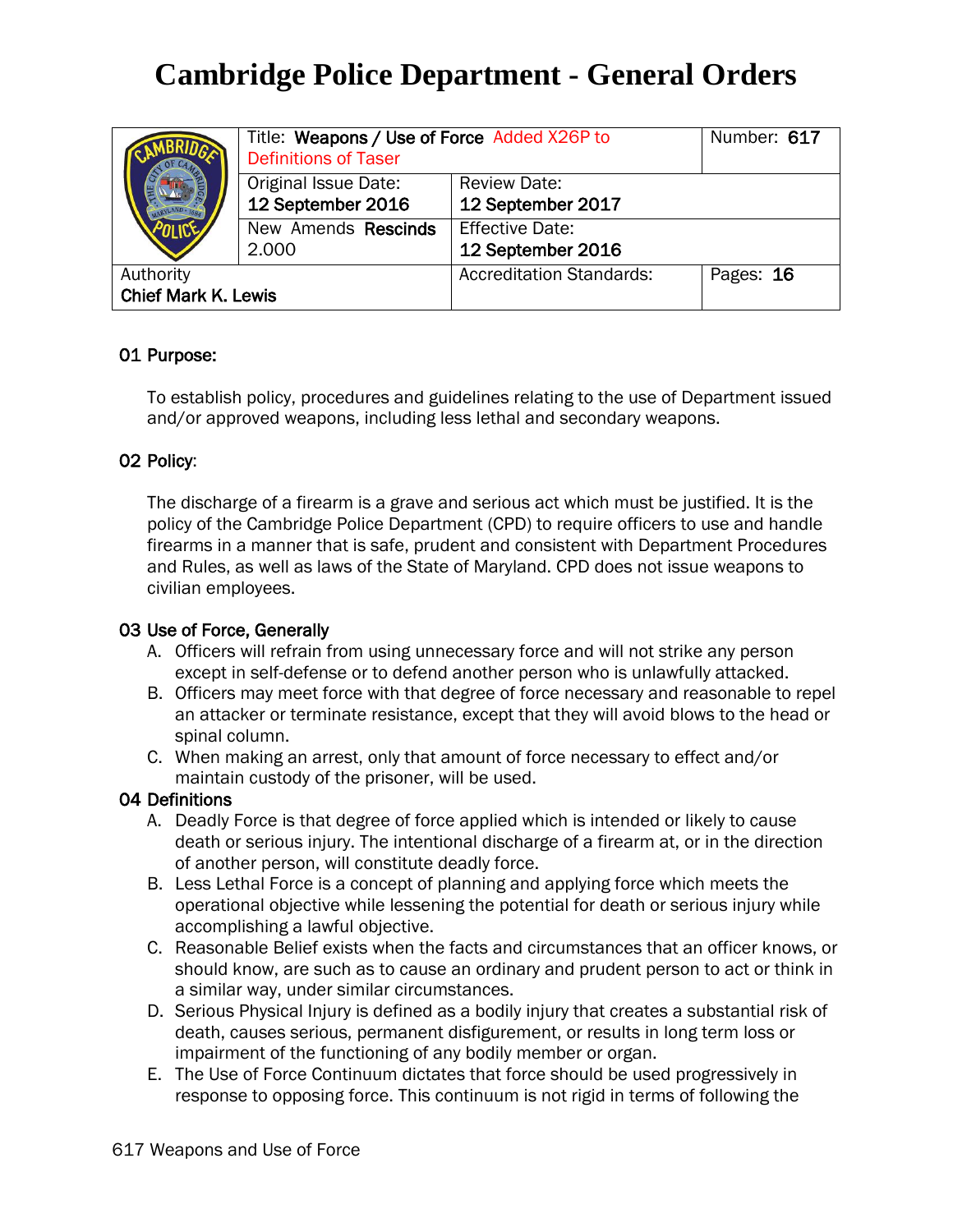progression regardless of the circumstances. Officers will meet force with that degree of force necessary and reasonable to repel an attacker or terminate an unlawful resistance.

1) The continuum is outlined as follows:

- (a) Physical presence
- (b) Verbal persuasion/commands
- (c) Open hands control
- (d) Use of OC spray/chemical agents/ECD
- (e) Use of a striking instrument/extended range impact devices/hard

hands and as a final option

(f) Deadly force

# 05 Authorized Use of Deadly Force:

Officers authorized to carry firearms will use them only under the following conditions:

- A. In defense of their life, when the officer has reasonable belief that they are in imminent danger of death or serious physical injury.
- B. To defend another person when the officer has reasonable belief that a person is in imminent danger of death, or serious physical injury.
- C. To effect the arrest or to prevent escape, when other means are insufficient, of a person whom the officer has probable cause to believe:
	- 1) Has committed a felony involving the use or threat of deadly force or serious physical injury;
	- 2) Who poses an imminent threat of death or serious physical injury to the officer or others.
- D. To kill an animal that is dangerous to human safety.
- E. At an approved range, or other suitable location, for a lawful activity or firearm training.

# 06 Unauthorized Use of Deadly Force:

Officers will not use firearms under the following conditions:

- A. When the discharge of a firearm is solely intended as a warning,
- B. When the safety of innocent person(s) would be unduly jeopardized,
- C. When lesser force would reasonably suffice,
- D. When the force is used to apprehend a "fleeing felon" except in circumstances described in Section 05 C above and,
- E. Officers are prohibited from discharging their firearms from a moving vehicle, except when the threat of immediate danger or death to themselves or others is substantially clear. Officers must assess the totality of the circumstances before discharging their weapons from a moving vehicle.

# 07 Firearms –

Authorized Issued Weapons and Personally Owned Weapons

- A. Prior to receiving an issued firearm or one authorized for Department use, officers will:
	- 1) Be provided with a copy of this procedure and become completely familiar with its contents, as well as the contents of Department Rules, and
	- 2) Qualify at an approved range, obtaining a minimum score of 70% with each authorized weapon.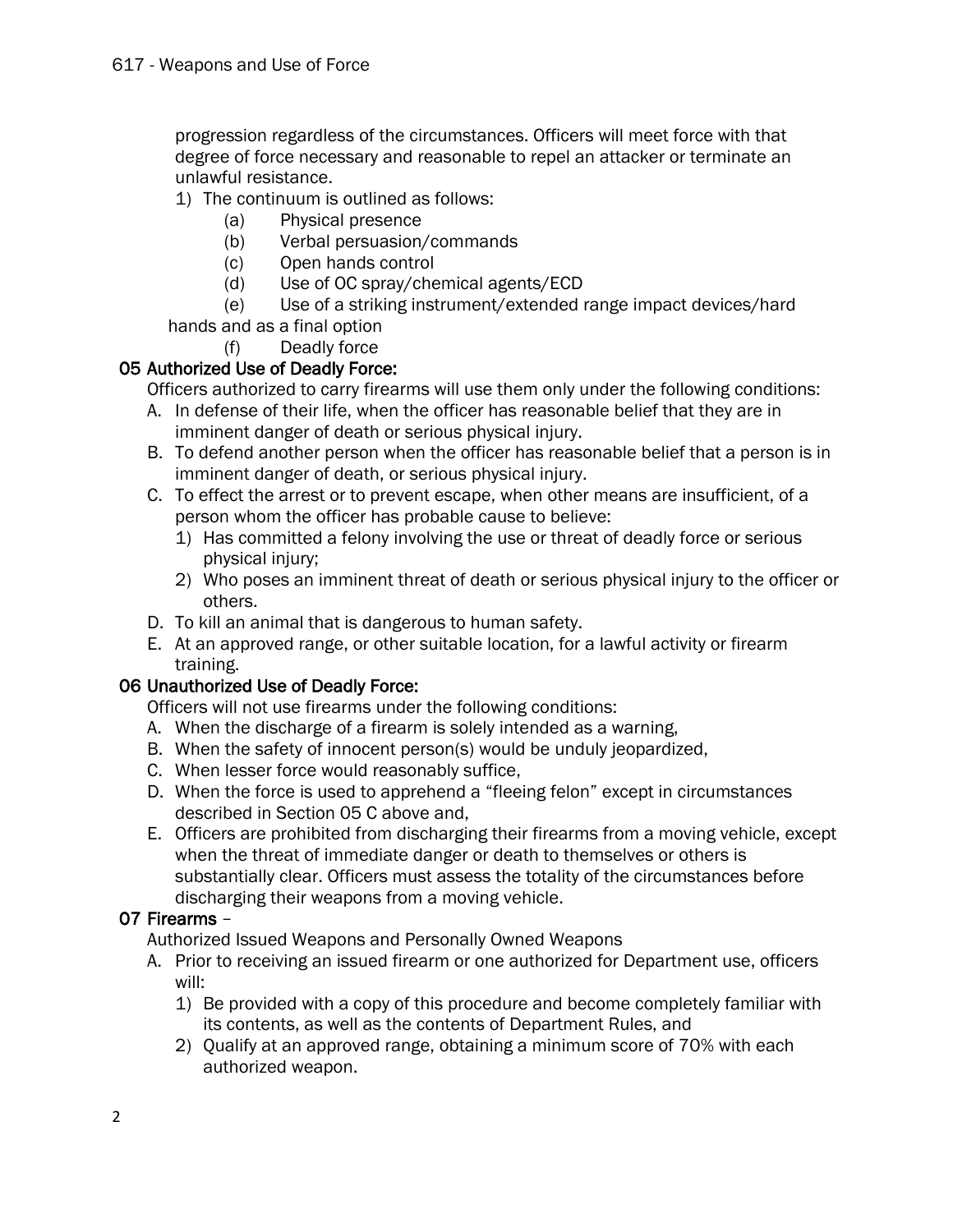- B. Department issued Glock handguns will be carried in "Street Ready" condition at all times. "Street Ready" condition for each is one (1) round in the chamber and fully loaded magazines.
- C. All other semi-automatic handguns approved for Department use will be carried in the same manner. All magazines will be kept loaded to their maximum capacity.
- D. In all cases, the firearm will be carried concealed while off duty.
- E. While on duty, officers will carry department issued weapons. The standard Department issued weapons are the Glock 22 and 23 .40 caliber handguns.
- F. The Senior Firearms Instructor will maintain a list of all weapons approved for agency and secondary usage to include specialized weapons. A record will be kept that consists of serial number, issue date, to whom the weapon was issued, any repairs or modifications made to that weapon and dates of such service.
- G. While off duty officers may carry their Department issued weapon or a personally owned weapon, only if the weapon meets the following standard and is approved by the Chief of Police:
	- 1) Any model of a manufactured national brand weapon chambered for .380, 9mm, .40 or .45 caliber.
- H. Shotguns: All sworn personnel will be afforded the opportunity to qualify with the shotgun. This qualification is optional. Any officer who has not qualified within one year of their previous qualification is not authorized to carry a shotgun. Supervisors will issue department shotguns after verifying that the officer is currently shotgun qualified and signs the log. Officers shall ensure:
	- 1) The shotgun remains in car-safe condition unless loaded for immediate use. Car-Safe is described as:
		- (a) Loaded with the maximum capacity of the magazine
		- (b) Trigger depressed
		- (c) Chamber empty
		- (d) Safety off
	- 2) When not carried in a vehicle, the shotgun will be carried in a safe condition as prescribed by a firearms instructor
		- (a) The shotgun will be secured in a storage case locked in the trunk of the cruiser. While on duty the cruiser must be locked when left unattended.
		- (b) The shotgun is unloaded before being returned to storage and is stored with the action open.
		- (c) The shotgun is unloaded only through the loading port; shells shall not be racked through the action.
		- (d) No department or personally owned shotgun will be stored in any cruiser during off duty hours by any personnel.
- I. Deployment of a Specialized Weapon: The Department defines specialized weapons as those utilized by sworn personnel in addition to issued Departmental pistols or weapons authorized for Departmental use. These weapons are defined as:
	- 1) The LWRC M6 / AR-Based Platform with 5.56 caliber cartridge is a Patrol Rifle with a magazine capacity in excess of 10 rounds or more.
	- 2) The Remington Shotgun shall hold 4 shotgun rounds designed to hold nine 00 buck pellets or a 1 ounce slug.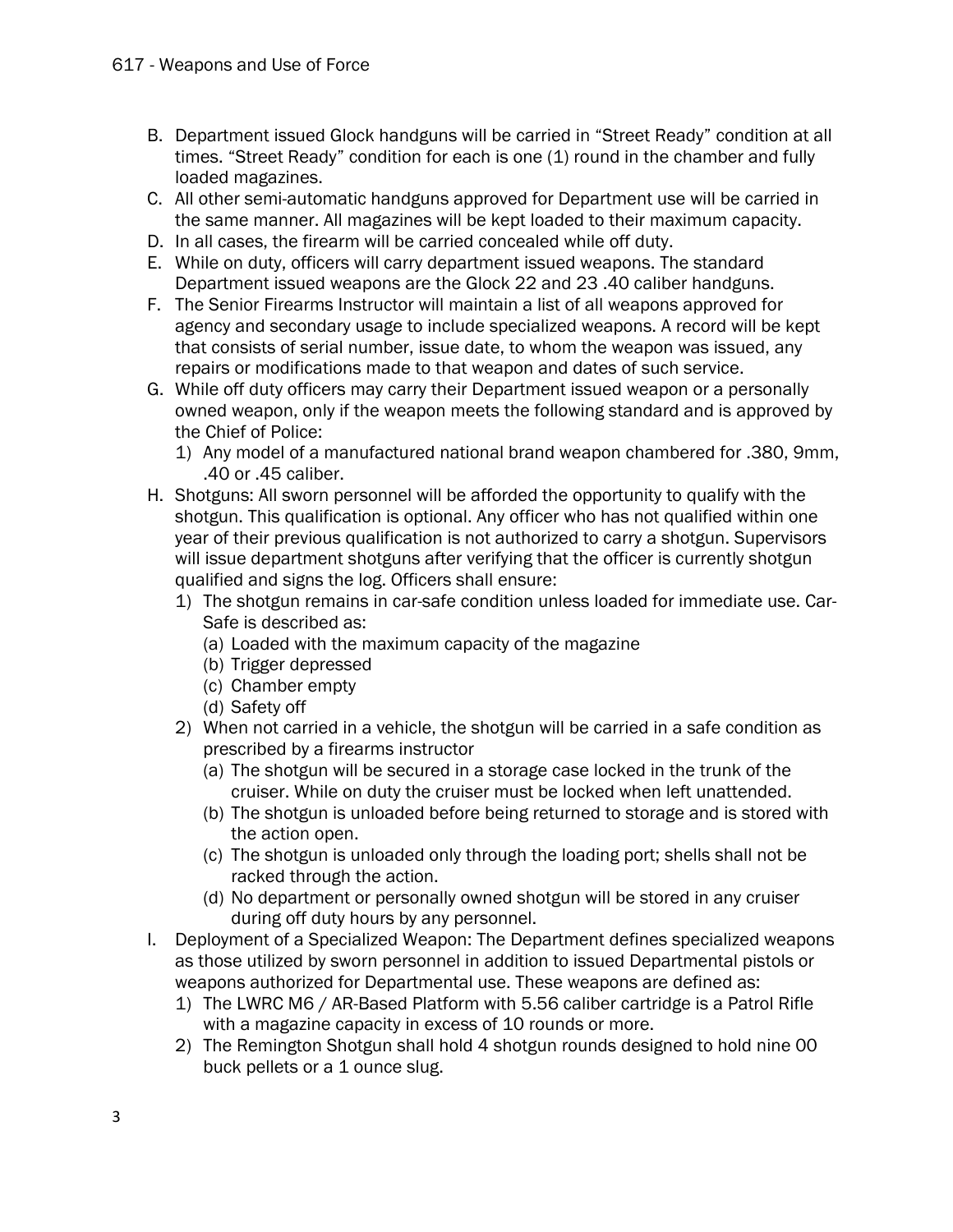- 3) The Colt 9mm sub-machine gun is authorized for deployment by the Department's Certified members only. This weapon system is restricted to tactical situations and is under the direct control of the Assigned Certified Members.
- 4) The Colt AR-15 Patrol Rifle is currently utilized by the department's Emergency Response Team members only.
- J. Officers will use a specialized weapon only in extraordinary circumstances, such as tactical or high-risk situations, when it is anticipated that officers may confront an armed suspect(s). The decision to remove a specialized weapon from a police vehicle will be based upon the information available to the officer at the time, the risks created by the use of the specialized weapon and the danger posed by the suspect. Such situations may include, but are not limited to:

\* A major criminal incident such as a barricaded subject

\* High risk traffic stops

\* Any situation where an officer reasonably believes that there is a strong probability that weapons will be encountered

\* An officer has to face off with multiple suspects

\* An officer has to confront a suspect who possesses firepower supremacy over their own handgun

\* An officer is required to provided perimeter protection in order to cover and control a suspect's movement and/or provide cover for other officers who are interacting with suspects in a life threatening situation

\* Destruction of animals in situations where the handgun would not be effective

\* Any situation where the supervisor in charge of an incident deems the specialized weapon to be necessary, in accordance with the guidelines of this General Order

\* Whenever an officer deploys a specialized weapon while in the line of duty or for an operational purpose, a Use of Force report detailing the incident will be submitted along with any other reports for Command review

- 1) Officers should always be aware of the potential consequences of their actions when making a decision to use a specialized weapon. In addition, when contemplating the use of the weapon, officers will consider the following factors:
	- \* Reduced use of hands when using a specialized weapon
	- \* Handcuffing a suspect when alone and without assistance of another officer
	- \* Potential background targets
	- \* Possibility of the specialized weapon inciting or aggravating a situation as opposed to being a protective measure

## 08 Authorization Procedures –

Personally Owned Firearms:

- A. Officers wishing to use a personally owned firearm off duty must have the weapon inspected by the Department's Armorer. The Armorer will ensure that the weapon meets the provisions of this policy and that it is safe and in proper working order.
- B. After the weapon(s) has been inspected, the officer will submit an off-duty request form to the Senior Firearms Instructor. The form will request an authorization to carry the weapon and will include the following: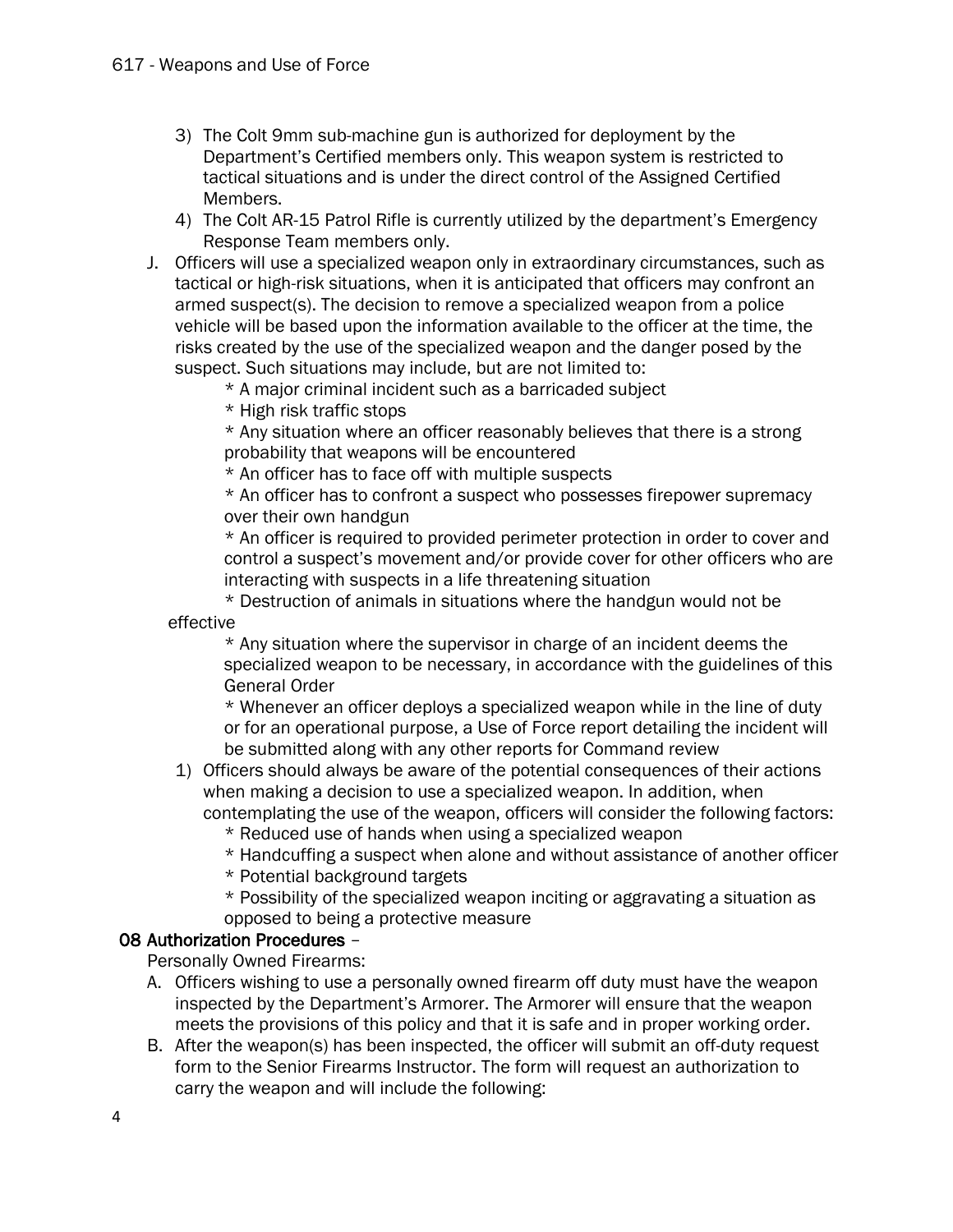- 1) The make, model, caliber and serial number and meets the provisions of Section 07 G and
- 2) A statement that the weapon has been inspected and approved by the Armorer.
- C. Once the authorization is granted, the form will be forwards to the Senior Firearms Instructor. The Firearms Instructor will ensure that the officer qualifies with the approved weapon by obtaining the mandated minimum qualification score. Refer to Section 16 C.

## 09 Authorized Ammunition:

- A. Only department issued ammunition will be used in Department owned handguns.
- B. Ammunition used for official duty will not be altered or modified.
- C. While on duty, officers will carry ammunition as follows:
	- 1) Patrol Duty: a minimum of two extra magazines.
	- 2) CID: a minimum of one extra magazine.
	- 3) Administrative: a minimum of one extra magazine.
- D. The Senior Firearms Instructor will maintain a list of all approved ammunition. The agency will supply the approved ammunition to officers for all approved weapons with which they have qualified.

# 10 Holsters:

- A. Both patrol officers in uniform and administrative officers in uniform will wear the holster issued by the Department.
- B. Off duty officers and plain clothes officer may use a different holster provided:
	- 1) The holster securely and properly fits the weapon
	- 2) The holster has a thumb-break style safety strap or internal locking device
	- 3) It is approved by Senior Firearms Instructor

# 11 Firearms Safety:

Officers handling firearms must, at all times, be aware of and obey the following basic rules of firearms safety:

- A. Assume all guns are loaded.
- B. The muzzle is always pointed in a safe direction.
- C. Fingers are kept off the trigger and outside the trigger guard until a target has been identified.
- D. Officers must be sure of the target and backstop.
- E. Officers on duty will only draw their weapon from its holster in tactical situations, and at the station when they are required to remove and store their weapon(s). Public display of a weapon that does not have an official reason or a tactical purpose is strictly prohibited.
- F. Whenever a shotgun, patrol rifle or other specialized weapon has been deployed, it will be rendered Car-Safe as soon as practical and immediately secured in the vehicle.

# 12 Loading and Unloading Procedures

# – Service Weapons:

- A. Weapons will be loaded and unloaded at the designated area inside the station. The unloading box is located in the Cambridge Police Department's Garage. Weapons will be pointed directly into the box with fingers outside of the trigger guard. Loading will be done adhering to the following procedures:
	- 1) Pull and lock the slide back.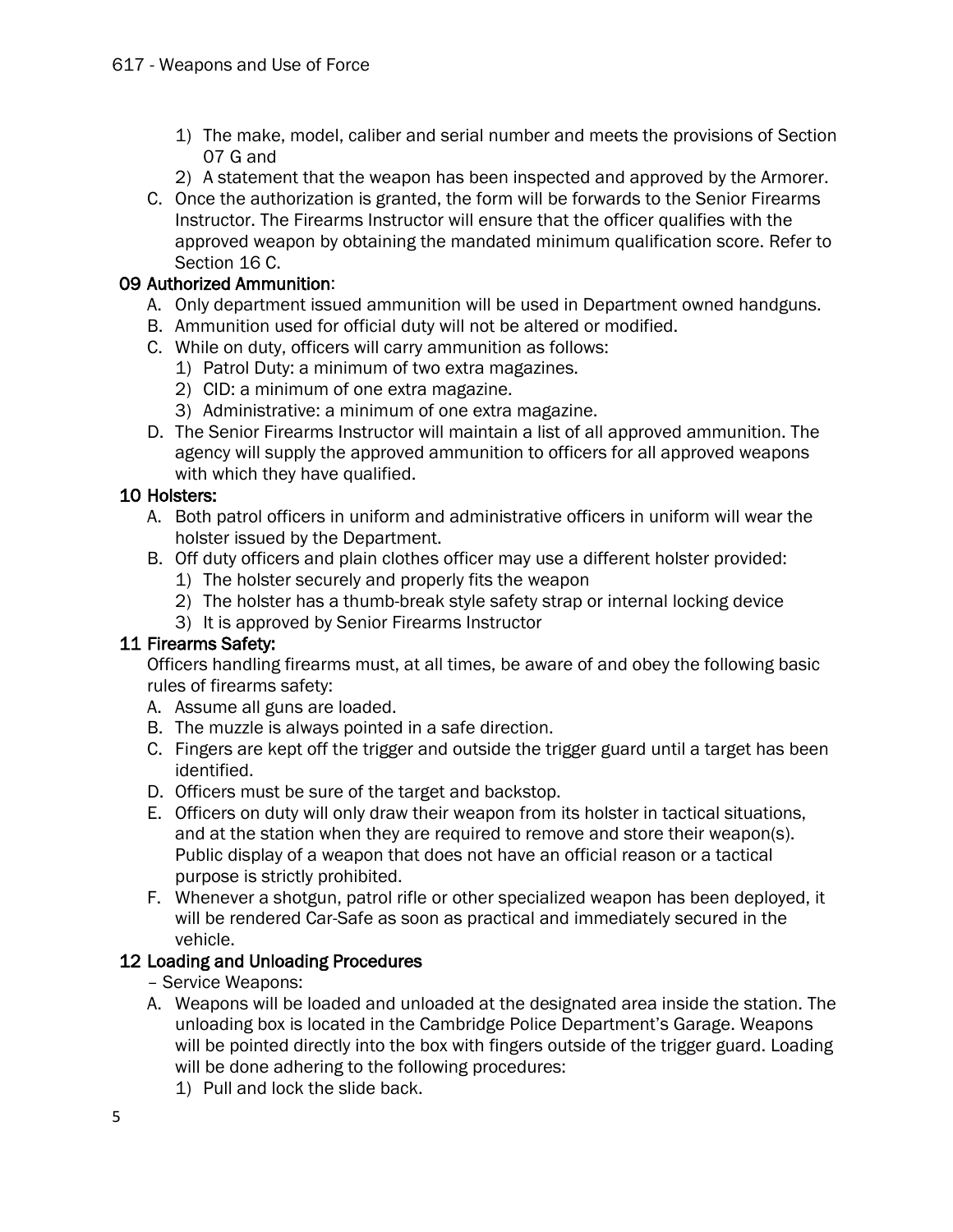- 2) Visually check the chamber, magazine well and barrel for obstructions.
- 3) Insert a fully loaded magazine.
- 4) Pull the slide back and release.
- 5) Holster the weapon.
- 6) Remove the magazine and load one round.
- 7) Re-insert the magazine, making sure it snaps into place.
- B. Do not slam the magazine into place. If the magazine is slammed into the gun it could cause the slide to release, a round to invert inside the magazine or the floor plate to release. Dropped magazines should always be unloaded and inspected for inverted rounds. If you load or unload frequently, rounds should be rotated in the magazine, so the same round is not always first.
- C. Shotguns will be unloaded only through the loading port; shells will not be racked through the receiver.
- D. Rifles are unloaded by removing the magazine from the weapon and sliding the bolt to the rear ejecting the round.
- E. AR-Based Platform Rifles are unloaded by removing the magazine from the weapon and sliding the bolt to the rear ejecting the round.

# 13 Firearms Safety:

- A. Officers will keep firearms securely fastened in holsters at all times.
- B. Officers will not be armed while handling prisoners in the processing area or interview rooms.
- C. When it is necessary to disarm at the police station, officers will secure their gun in a gun locker.
- D. Weapons may be temporarily stored in the trunk of assigned cruisers when carrying the weapons becomes impractical.
	- 1) Officers are prohibited from long term and/or overnight storage of assigned weapons or any approved personally owned weapon(s) in their assigned cruiser while in an off duty status, unless the weapon is stored in a approved secured / mounted to the vehicle / locked weapons box.
- E. When securing weapons off duty, every officer is charged with ensuring that Department weapons are inaccessible to persons not authorized to possess or handle them. Officers are responsible for the safety and security of their firearms.

# 14 Firearms Repair and Modifications:

- A. The Department Armorer will perform routine repairs and modifications to Department owned weapons.
- B. The Department Armorer will inspect and approve all grips added to Department issued weapons.
- C. The Department Armorer will keep records of all repairs and/or modifications performed on issued or authorized weapons, and of all weapons authorized for official use. They will maintain records of repairs performed, persons to whom these weapons are issued and in and out of service dates.

# 15 Inspections:

A. Inspection of Department issued or authorized personal weapons will be conducted by the Squad Supervisor, during roll call session, at least quarterly. The Patrol Commander will be assigned by the Chief of Police to conduct weapons inspections monthly.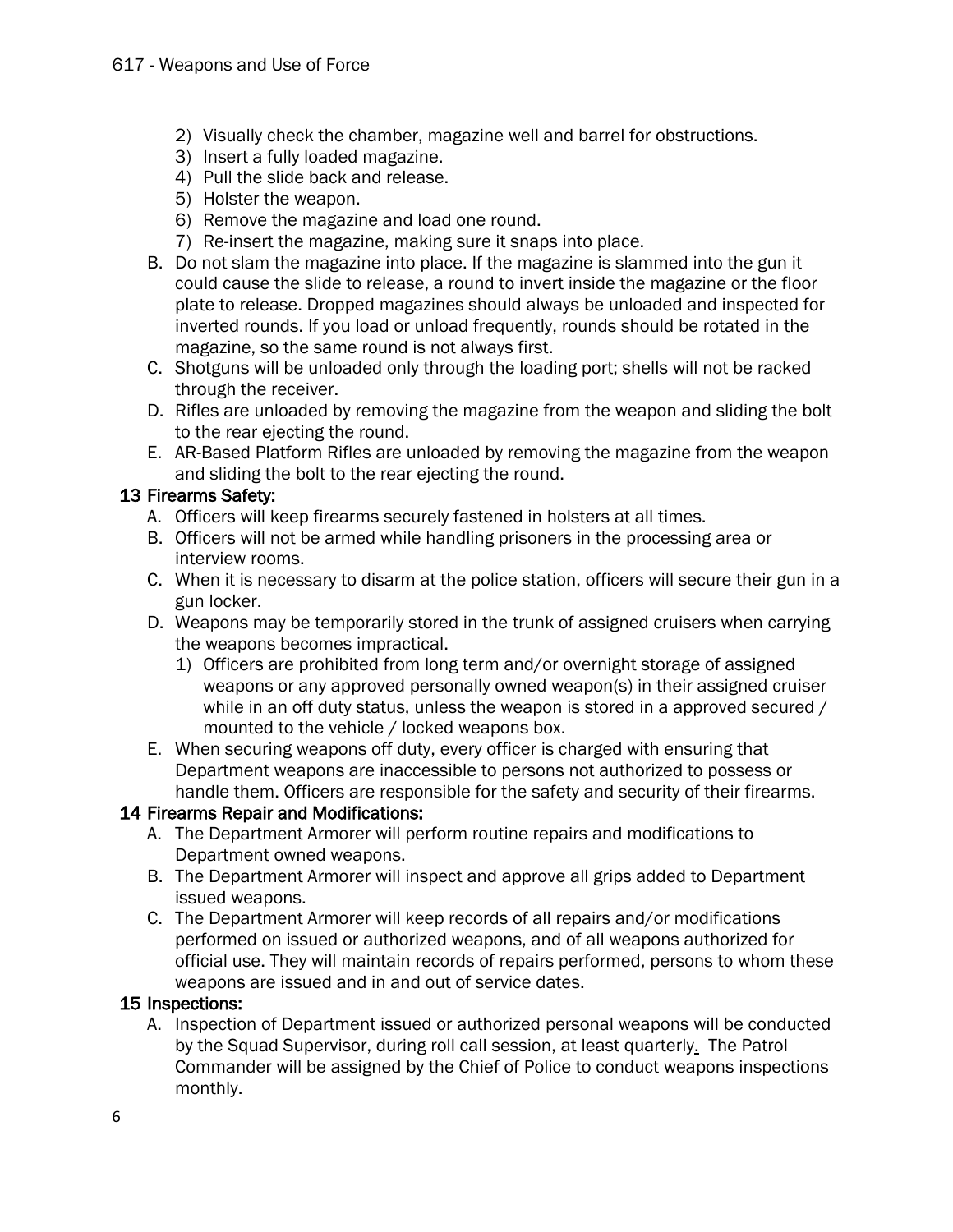- 1) In addition, Department issued or authorized personal weapons will be inspected by a member of the firearms instructor staff during annual firearms training. All records of these inspections will be made part of the officer's firearms training file.
- B. The Armorer is also responsible for:
	- 1) Maintenance, inspection and test firing of weapons prior to issuance and maintaining firearms records.
	- 2) Periodic weapon maintenance and annual inspection of all personally owned handguns used by officers off duty.
	- 3) Reporting all problems and discrepancies to the Operations Commander, or designee. Any equipment needed should also be reported.
- C. When an inspection reveals an unsafe condition in any issued or authorized firearm, the weapon will immediately be placed out of service. The weapon will not be carried again until the problem is corrected and the weapon is inspected and approved by the Armorer.
- D. When an inspection of a Department issued or a personally owned weapon reveals damage attributed to carelessness, abuse or misuse, the inspector and officer will complete and forward a memorandum to the Chief of Police.
- E. Department issued weapons that are damaged or lost as a result of negligence, shall be replaced by the officer, at their expense. The Department is not responsible for repair or replacement of personally owned weapons.

# 16 Firearms Training and Qualifications:

- A. Annual re-qualification training is conducted by an MPCTC certified instructor and is monitored by the senior firearms instructor who is designated as Range Master
- B. While training will be conducted in accordance with the standards of the Maryland Police and Correctional Training Commission (MPCTC), nothing in this section prohibits the Department from establishing or requiring higher standards.
- C. Annual qualifications will consist of two hours of classroom instruction / discussion on this General Order and related topics, as well as several hours of shooting. Each sworn officer will qualify at least annually with any firearm which they are authorized to use. Each officer will attain a minimum score of 70% on the range and 70% on the written examination. Specialized weapons will require a qualifying range score of 80%, in accordance with MPCTC regulations. Sniper rifles require 100%.
	- 1. Qualification Score Classifications:
	- a. Master ……………….. 95 100
	- b. Expert ……………….. 90 94
	- c. Marksman …………… 85 89
	- d. Sharpshooter…….…… 70 84
- D. An officer who fails to obtain a qualifying score with their service weapon will be scheduled for remedial training. The officer may be scheduled for a medical exam to determine if medical conditions exist which inhibit shooting ability.
- E. Any officer who fails to qualify with their approved firearm will be immediately placed on administrative duty until such time as they are able to obtain a qualifying score.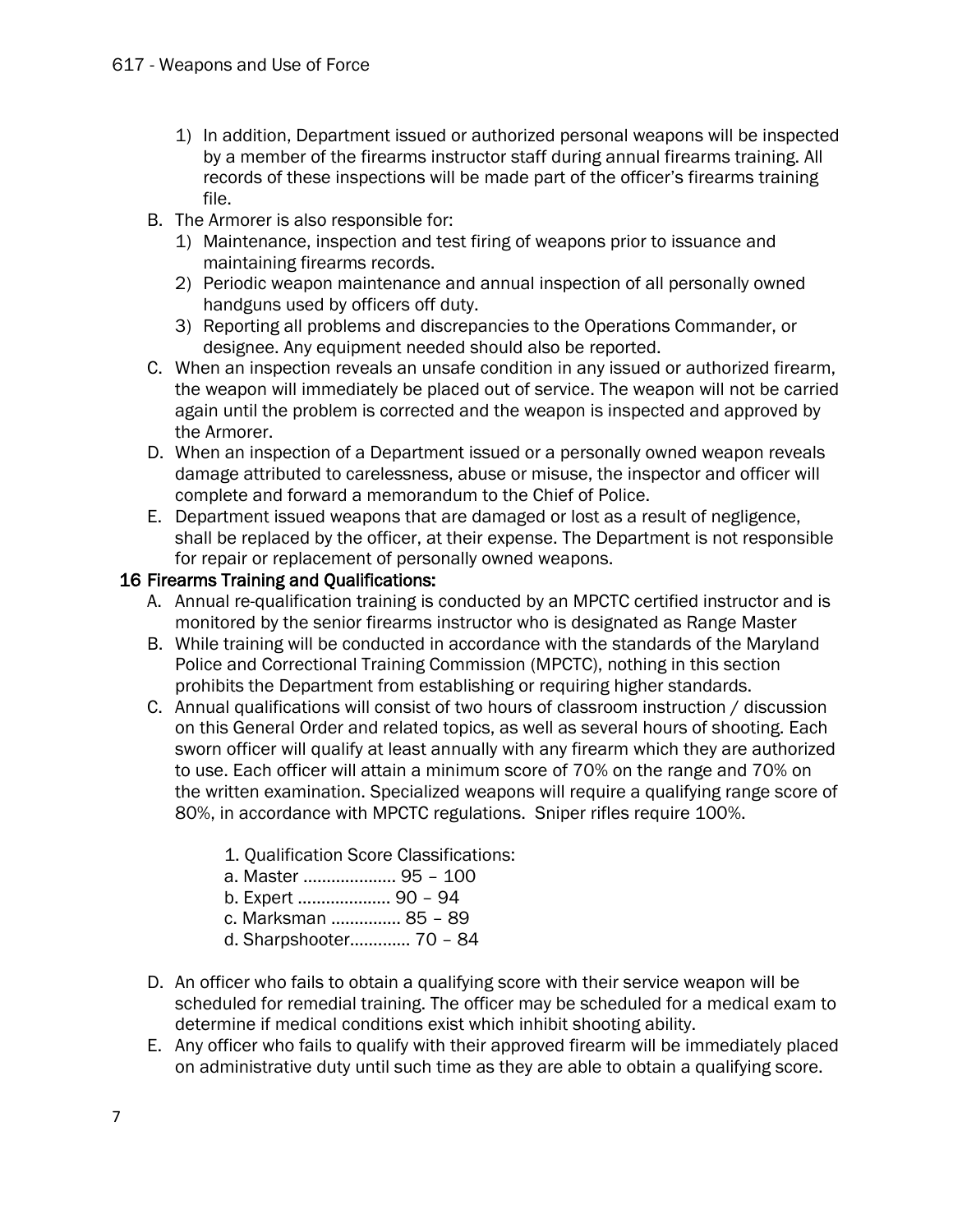- 1) The Senior Firearms Instructor is responsible for scheduling remedial training, and will ensure that the officer(s) involved are assigned different instructors (from their prior attempt).
- F. A MPCTC certification is required for continued employment as a police officer. Each officer must remain proficient with the assigned service weapon. Failure to obtain a qualifying score after remedial training may result in dismissal.
- G. The assigned Training Lieutenant will ensure that proper documentation and records are kept and that a copy of individual qualification scores is placed in each officer's training file.
- H. If an officer is unable to qualify with a secondary weapon they will not be allowed to carry that weapon until they qualify with said weapon.
- I. Whenever an officer is found to have discharged a weapon negligently, or in the line of duty, they must undergo firearms re-certification.

# 17 Discharges of Firearms within City Limits:

- A. When an officer discharges a firearm, whether intentionally or accidentally, either on or off duty, they will immediately notify the on duty supervisor. The officer will prepare a Use of Force Report and forward to the Chief of Police, via the chain of command, within 48 hours. This deadline may be extended in the event that the officer is physically unable to prepare the report. The report will detail all facts and circumstances. The officer will also:
	- 1) Summon medical assistance as necessary.
	- 2) Identify witnesses as possible.
	- 3) Not reload or tamper with their weapon unless such action is necessary and authorized under this procedure.
- B. The on duty supervisor will respond to the scene of the incident. If there is no personal injury, the supervisor will then:
	- 1) Conduct an investigation to determine if rules and/or procedures were violated.
	- 2) Complete the supervisory section of the Use of Force Report with the finding of either agreement or disagreement with the reporting officer. The report will be submitted through the chain of Command to the Chief of Police with the original case number that was assigned to the original report.
- C. If the incident resulted in any injury, the supervisor will:
	- 1) Ensure that medical assistance is forthcoming.
	- 2) Offer assistance to the officer, keeping in mind that a shooting incident may have serious psychological ramifications. Derogatory remarks, insinuations or criticisms will not be directed toward an officer so involved.
	- 3) Relieve the officer of their weapon, making sure the weapon is not unloaded or tampered with prior to being turned over to the Criminal Investigation Section.
	- 4) Identify all known witnesses and record their names and addresses.
	- 5) Notify the Chief of Police or designee and the Special Operations Commander
	- 6) Ensure that the scene is preserved prior to the arrival of investigative personnel.
	- 7) Submit a report of all actions taken as soon as possible.
	- 8) Investigative personnel will respond to the scene and assume control of all ensuing investigations.
- D. Discharges of Firearms Outside City Limits:
	- 1) If there is no personal injury, the supervisor will: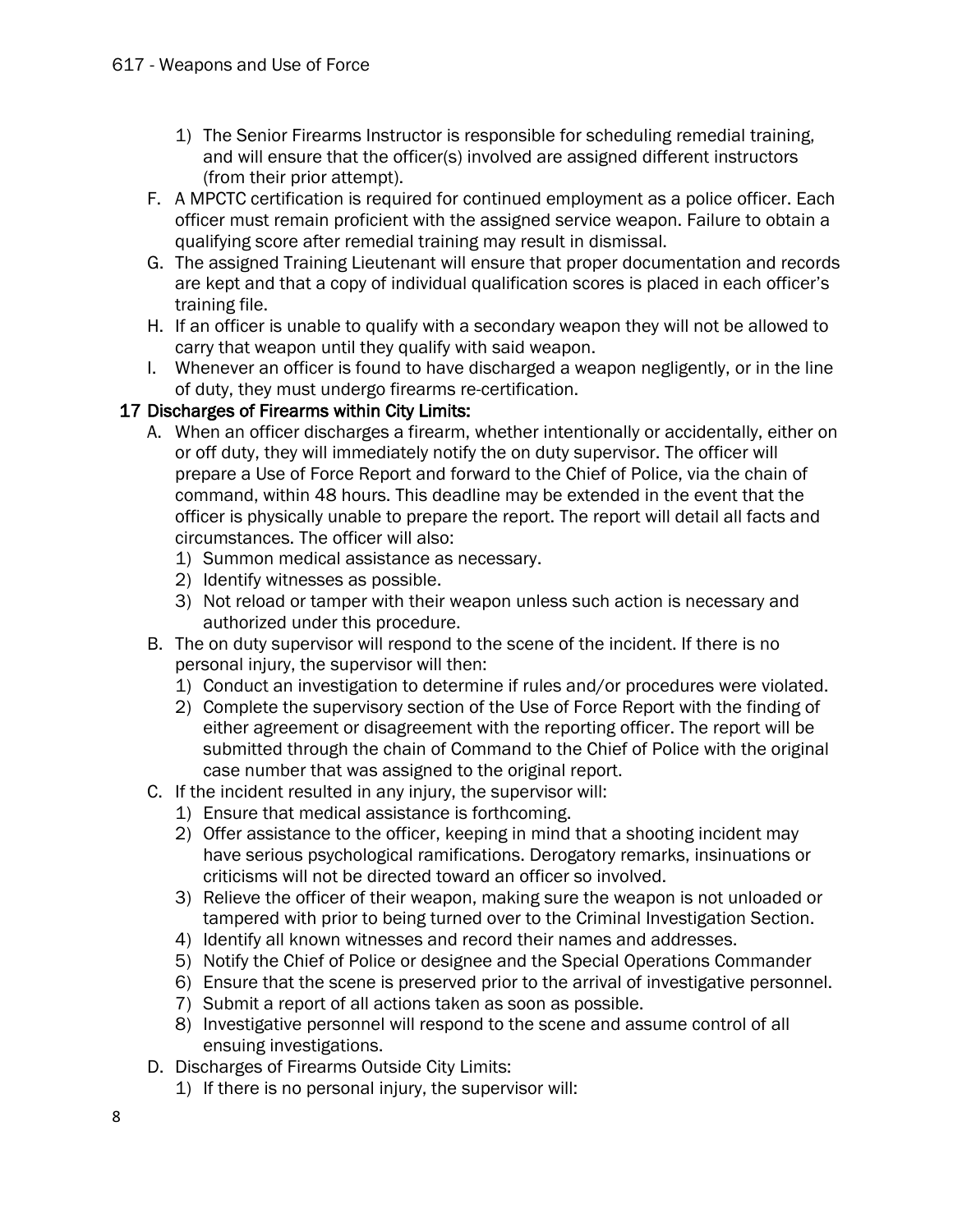- (a) Respond to the scene, if possible.
- (b) Request a copy of the incident report as well as all supporting documentation from the investigating police agency.
- (c) Conduct an investigation and submit a report in accordance with the provisions of this procedure.
- (d) Make notifications in accordance with this procedure
- 2) If personal injury is caused, the supervisor will:
	- (a) Respond to the scene.
	- (b) Confer and coordinate with the agency conducting the investigation.
	- (c) Responding to discharges of firearms outside of the City will depend upon the distance and seriousness of the incident.

## 18 Use of Force

- Administrative Leave and Counseling:
- A. Any employee whose action(s) or use of force in an official capacity results in death or serious physical injury of another person will be placed on administrative leave with pay, pending an investigation. However, the Chief of Police or designee may temporarily reassign that officer to administrative duties in lieu of administrative leave.
- B. While on administrative leave or performing administrative duties, an officer will not conduct police duties other than court appearances. They may take action only in emergency situations.
- C. Any officer who has been involved in an incident of discharging a weapon which results in death or serious injury or could have resulted in death or serious injury to another person will routinely undergo counseling with a psychologist selected by the Chief of Police or designee.

## 19 Authorized Less Lethal / Secondary Weapons:

Officers are authorized to use less lethal weapons as long as they qualify with them to repel force or the threat of force which could reasonably cause injury when:

- A. Less force is impractical or unsafe.
- B. No apparent alternative exists to subdue the person.
- C. Training: Officers will receive at least biannual recertification on these weapons. During this training a review of this General Order will be included.
- D. The 37mm/40mm Extended Range Flexible/ FN 303 Launcher / Non Flexible Projectile System is authorized for less lethal applications. This weapon is considered a specialized weapon and will be deployed under the guidelines of Section 07 J of this order.
	- 1) The authorized use of this system is restricted to trained and qualified members of the Department's ERT. Deployment of this system will be for tactical purpose under the direct authorization of the tactical commander.
	- 2) The primary target areas of the Extended Range less lethal devices are:
		- (a) The large muscle group areas defined as:
		- (b) Buttocks
		- (c) Thighs
	- 3) Secondary target areas include:
		- (a) Medium Muscle Groups Preferred
		- (b) Shoulders, biceps, triceps and forearm areas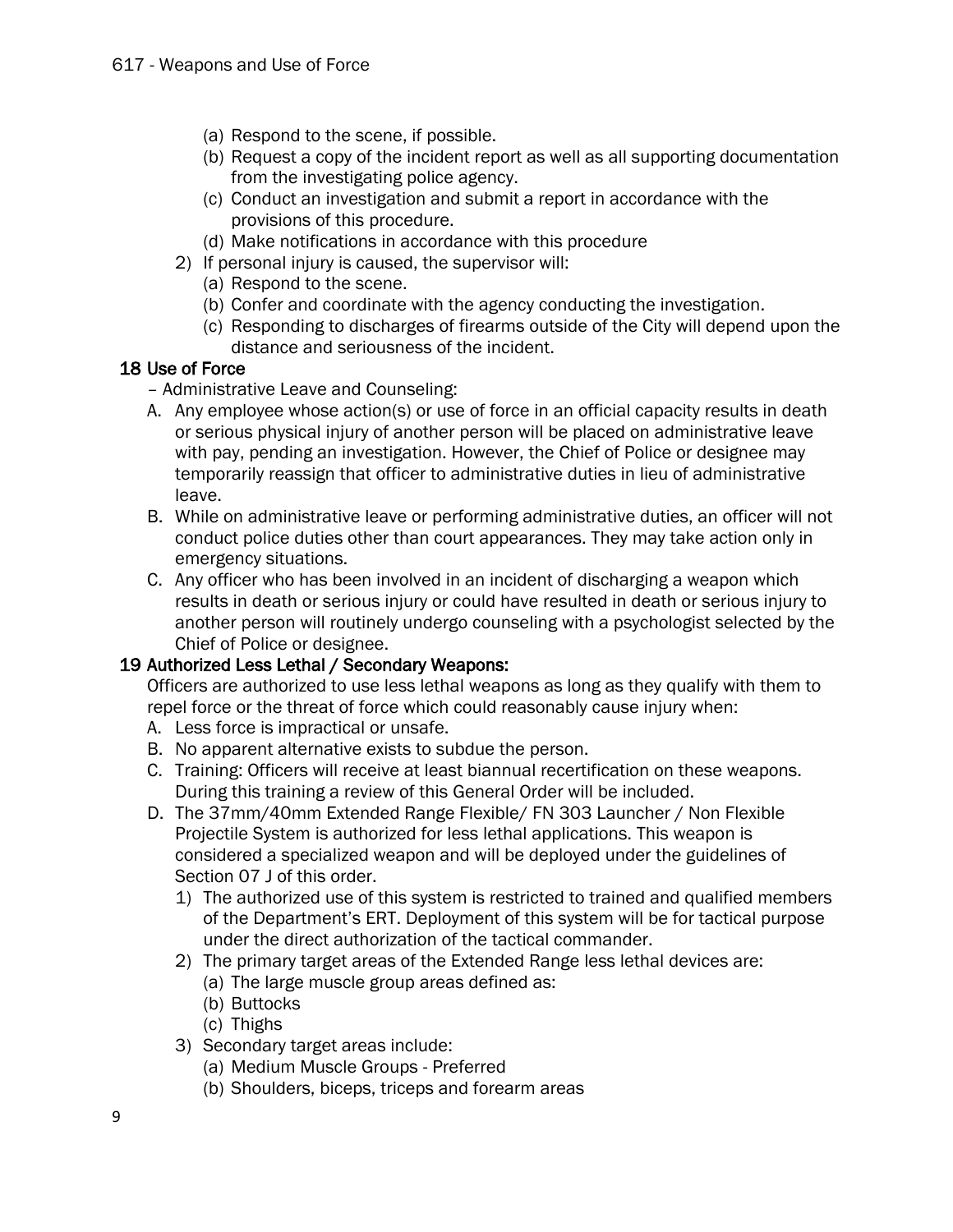- (c) Lower abdominal area
- (d) Calf
- 4) Skeletal areas defined as:
	- (a) Wrist
	- (b) Elbows
	- (c) Knees
- 5) As a last resort officers may use the target areas designated as Center Mass if such action is desired to meet a level of threat which escalates to the justification of deadly force.
- E. OC Pepper Spray is the only chemical agent authorized and issued by the Department. Use of OC spray will be in full compliance with The Cambridge Police Department's Policy on the use and deployment of OC Spray.
- F. The 26 or 21 inch Expandable Baton is the authorized less lethal impact weapon. The carrying and use of this weapon is restricted to those officers who have successfully completed a department approved course of instruction in its use and who meet all certification and recertification requirements.
	- 1) Note: *The flashlight is not an issued weapon. In no event should it be carried in lieu of the ASP baton. However, it is recognized that some situations may escalate very quickly and an officer may need to use force under circumstances where the ASP is not available. Use of the flashlight as a weapon under such circumstances may be necessary and should be consistent with the training received with the ASP baton.*
- G. The Advanced Taser X26 is to be used consistent with the Department's philosophy of utilizing the minimum amount of reasonable force to control a combative person, the use of departmentally owned and issued X26 Taser is approved for officers with proper training, appropriate equipment, and situational considerations. The purpose of the X26 Taser is to provide for a less lethal alternative to use of force. The X26 Taser is not intended to replace the use of firearms when deadly force is necessary. Officers will comply with the policy and procedures of this General Order at all times when deploying the X26 Taser. The X26 Taser may be used to control an aggressive or combative subject when deadly force is not justified and attempts to control the subject by other tactics have been ineffective or there is a reasonable expectation that it is safe for officers to approach within contact range of the subject. The X26 Taser may be used to subdue individuals who pose an immediate risk to themselves or others or to the safety of the public in general in an attempt to effect an arrest.
	- 1) The definition of the X26/X26P Taser are as follows:
		- (a) X26/X26P Taser is an Electronic Control Device (ECD) weapon that utilizes compressed nitrogen to shoot two small probes up to 21 feet. These probes are connected to the weapon by high – voltage insulated wire. When the probes make contact with the subject they transmit an electrical pulse along the wires and into the body through up to two inches of clothing. The probes do not have to penetrate the flesh or cause bodily harm to be effective.
			- (i) The term X26 also refers to the X26P Taser
		- (b) Electro-Muscular Disruption (EMD) is an electric signal that overrides the central nervous system and directly controls the skeletal muscles. The EMD effect causes an uncontrollable contraction of the muscle tissue, debilitating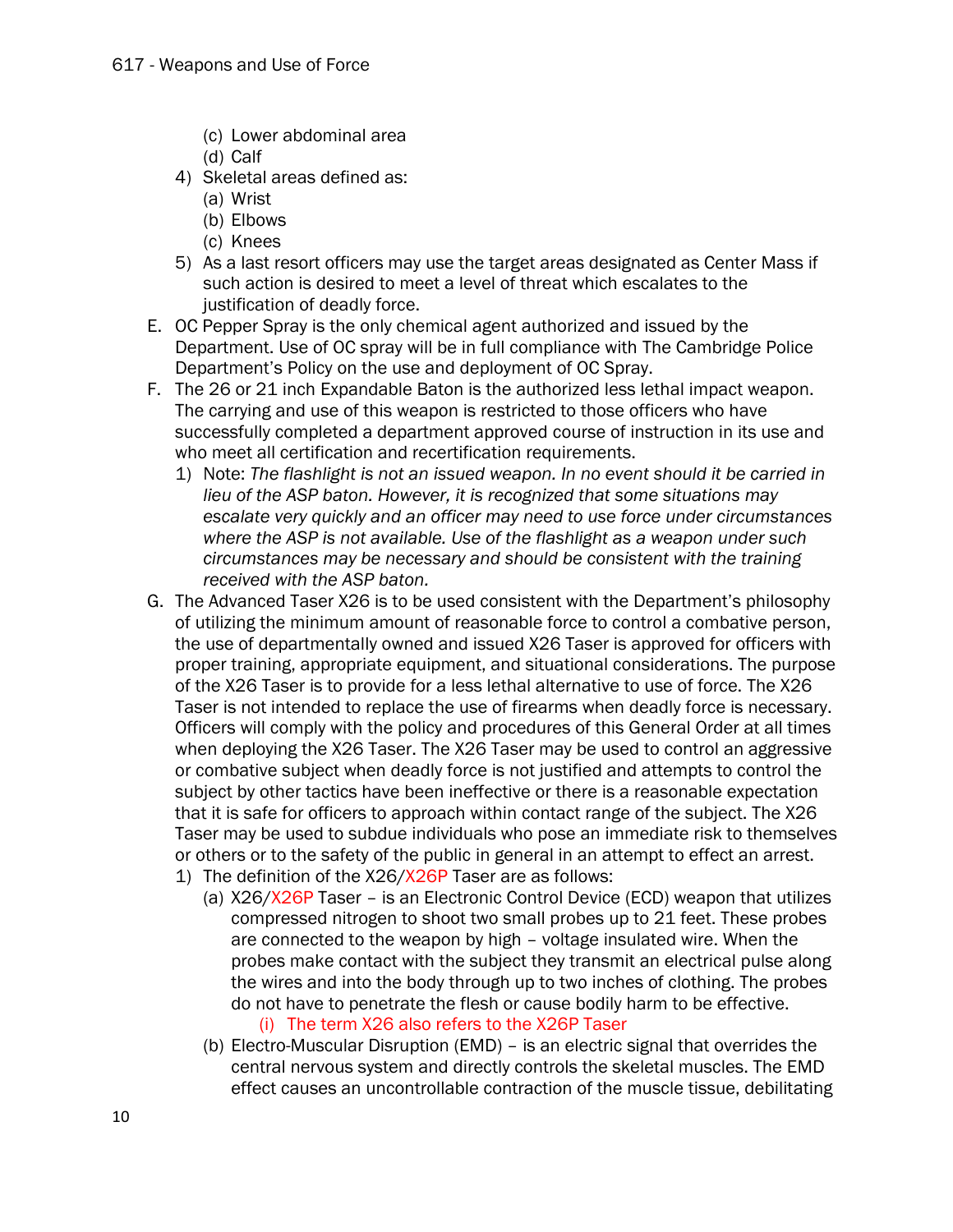the subject regardless of pain tolerance or mental focus. The output does not damage an implanted pacemaker and will not cause the loss of bladder or bowel control.

- (c) Dataport every time the X26 Taser is fired, it stores the downloadable date and time on a dataport located in the back of the unit.
- 2) Discharge consideration of the X26 Taser:
	- (a) When practical, use verbal commands and point laser sight at the subject prior to discharging the X26 Taser.
	- (b) Have a backup officer available to assist with the arrest or the use of additional force, if necessary.
	- (c) Have a second cartridge ready in case the probes miss the intended target or misfire.
	- (d) The X26 Taser shall not be aimed at the head or facial area of the subject.
	- (e) Use of the X26 Taser near flammable liquids and fumes is strictly prohibited.
	- (f) Prior to the deployment of the X26 Taser, the certified officer must consider the reasonableness of its use to include the subject's position where a secondary injury could occur.
- 3) Discharging Officer Responsibilities:
	- (a) Ensure the batteries of the X26 Taser are fully charged. When checking the batteries, the cartridge must be removed.
	- (b) When practical, the officer shall announce "X26" to the other officers on the scene prior to discharging the X26 Taser.
	- (c) Officers will report the discharge, including accidental discharges, of the X26 Taser to their supervisor as soon as practical.
	- (d) The discharging officer will visually inspect the contact site. Probes penetrating the skin will be removed by authorized medical personnel.
	- (e) Ensure that photographs are taken of the probe penetration sites and any secondary injuries caused by falling to the ground, etc.
	- (f) Once the probes have been removed they will be treated as biohazard sharps.
	- (g) The discharging officer will ensure the photographs, expended cartridge with probes and a limited number of microdots are put into evidence.
	- (h) Officers will complete or provide the necessary information to complete all necessary reports, including the Use of Force Report, pertaining to the discharge.
	- (i) Officers are required to have The Department's Master Taser Instructor perform a data download after every usage prior to the Taser being put back into service. The data sheet will be submitted by the department's Master Taser Instructor on his next work day and attached to the actual use of force form.
- 4) Supervisor Responsibilities:
	- (a) Ensure that only certified officers are carrying the department issued X26 Taser.
	- (b) Confirm all circumstances, if practical, before the X26 Taser is deployed. A supervisor may authorize the use of the X26 Taser if a subject has already been exposed to OC Spray. Those circumstances must be an extreme nature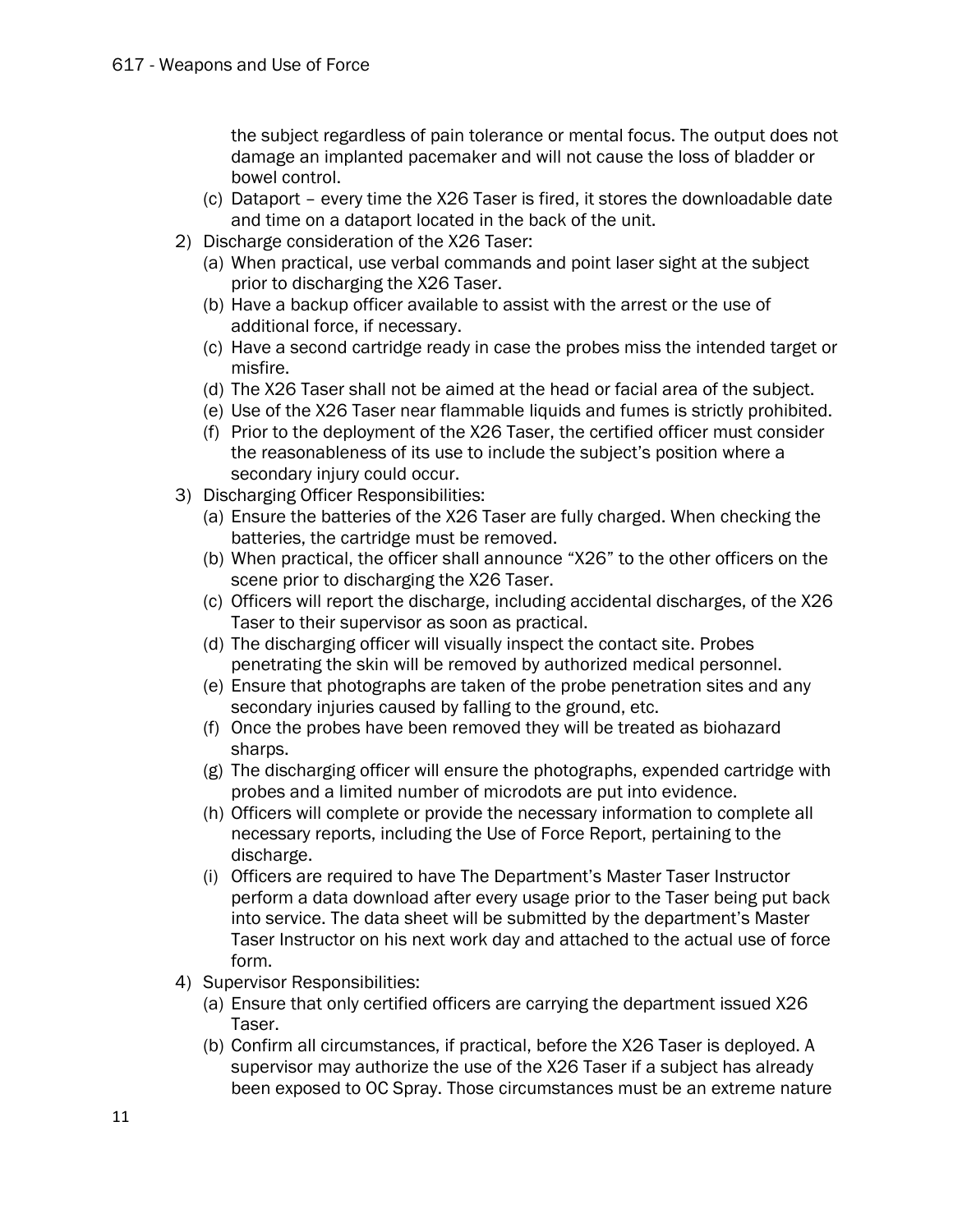when the subject poses an immediate risk to themselves or an imminent threat of death or serious physical injury to the officer or others.

- (c) Approve all requests for assistance to mutual aid and allied agencies, if practical.
- (d) Ensure that all reporting requirements which include the Use of Force Report have been satisfied.
- (e) Ensure that a data download was performed and the data sheet is attached to the Use of Force Report.
- 5) The Department's Master Taser Instructor Responsibilities:
	- (a) Receive, inspect and ensure the maintenance and replacement of X26 Tasers.
	- (b) Maintain records as they pertain to the X26 Taser and its use.
	- (c) Return any defective or damaged X26 Taser and cartridge to the manufacturer.
	- (d) Ensure that the batteries are properly charged.
	- (e) Ensure that the data downloads are conducted on a monthly basis.
	- (f) Conducts a monthly inventory of the X26 Tasers that are assigned to this agency.
- 6) Training and Certification Requirements: The authorization to carry and/or use the X26 Taser is granted by the department to officers based upon their completion of specified training courses and demonstrated proficiency under the supervision of a certified X26 Taser instructor. The certification of the X26 Taser will be conducted biennially.
- H. Unless the use of deadly force would be justified, officers deploying any of the aforementioned less lethal weapons will avoid intentionally striking the following areas:
	- 1) The head or facial area
	- 2) The back of the neck
	- 3) The groin
	- 4) The throat
	- 5) The solar plexus
	- 6) The kidney
	- 7) The spine
- I. Officers will not carry or use any other instrument as a weapon, except in life or death situations where no other alternative is possible.
- J. When an officer uses a less lethal/secondary weapon in the performance of their duties, the officer will:
	- 1) Summon medical assistance as necessary.
	- 2) Notify the on duty supervisor as soon as possible.
	- 3) Submit a Use of Force Report to the Chief of Police via the chain of command, including the identity of all witnesses.
- K. Upon notification by the involved officer, the supervisor will:
	- 1) Investigate the use of force incident.
	- 2) Complete the Supervisor's Section of the Use of Force Report and submit it to the Chief of Police via the chain of command. This report will be submitted within 24 hours, if possible, of the time of the incident.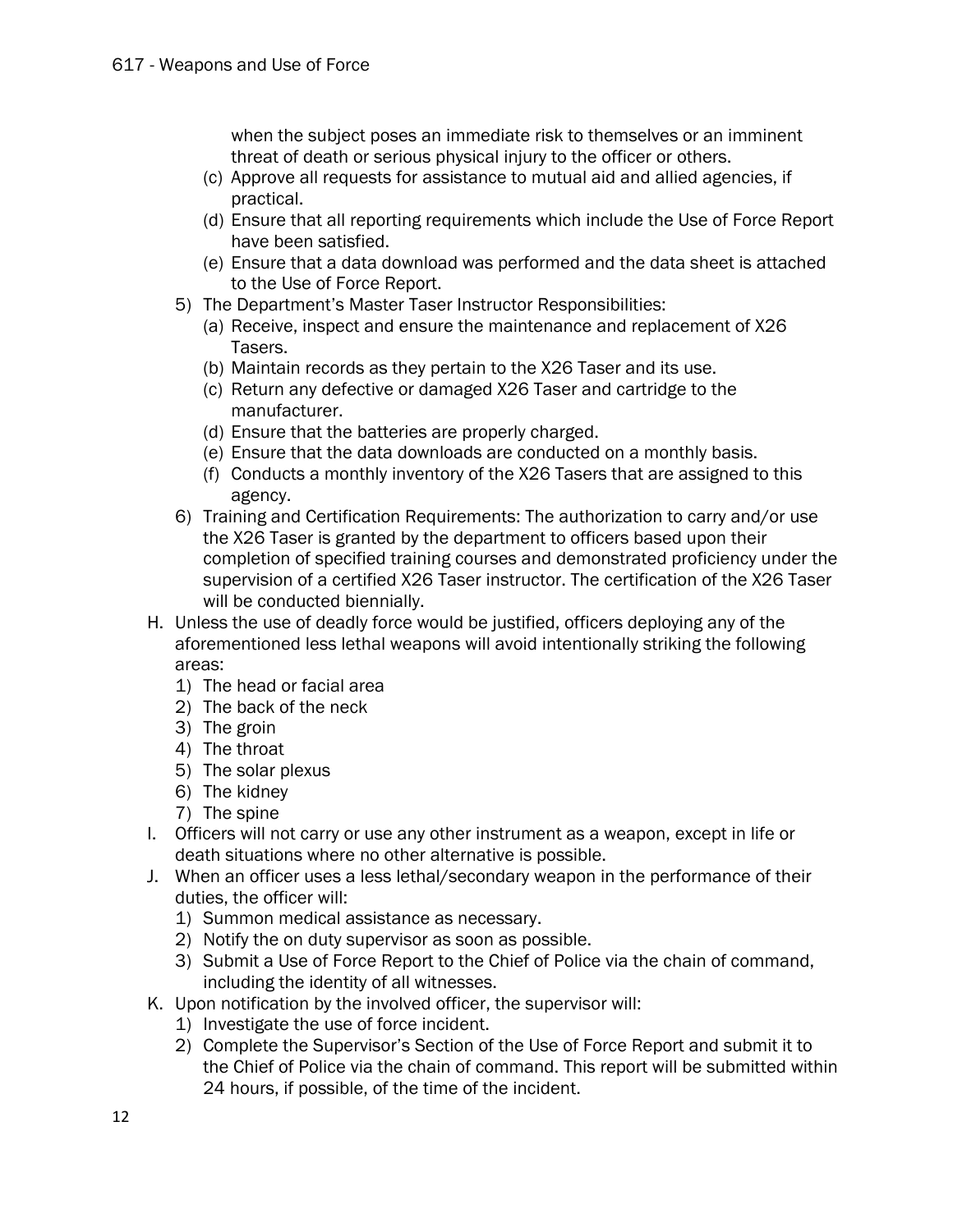## 20 Use of Force Reporting Requirements:

- A. Police Department personnel will complete a Use of Force Report under the following circumstances:
	- 1) Whenever directed to do so by a higher ranking officer.
	- 2) Whenever a strike or blow of any kind is administered to a subject; this includes open-handed techniques as well as kicks.
	- 3) When an employee's actions in response to threats and/or aggression results in injury or the death of an individual, or results in the possibility of injury or the death of an individual.
	- 4) Where the individual claims that they have been injured as a result of a CPD employee's action in response to threats and/or aggression.
	- 5) Where response to threats and/or aggression by a CPD employee includes the use of a protective instrument including, but not limited to the expandable baton, Taser or OC Spray.
	- 6) Whenever a firearm is discharged by a Police Department employee in response to threats and/or aggression.
	- 7) This does not include accidental discharges, which will be documented in an Incident Report with a case number assigned.
	- 8) Whenever a departmental canine inflicts injury to any subject or suspect while the dog and/or handler are in the course of law enforcement activities.
		- (a) In the case of an accidental dog bite or any other injury as a result of the canine's actions, an Incident Report with case number will be completed.
	- 9) Note: *A Use of Force Report is not needed in those instances where a firearm is merely displayed to assure officer safety.*
- B. Officer's Responsibilities:
	- 1) Officers will report immediately to their supervisor any use of force which meets the reporting requirements of Section 20 A of this General Order.
	- 2) Officers will report any firearms discharge (except for any authorized range practice) which meets the reporting requirements of Section 17 A of this General Order.
	- 3) Officers will complete or provide information for the completion of reports, charging documents and the Use of Force Report.
	- 4) Officers will complete any other reporting requirements.
	- 5) Off duty officers involved in a reportable use of force incident will immediately report the event to the on duty supervisor and will be required to fulfill the responsibilities of Section 20 A of this General Order.
- C. Supervisor's Responsibilities:
	- 1) Review for completeness the Use of Force Report submitted by the officer.
	- 2) Complete the Supervisor's Comment Section of the Use of Force Report. If the supervisor disagrees with the report it will be indicated and forwarded with recommendations to the Chief of Police, via the chain of command.
	- 3) Immediately notify the Patrol Commander and the Operations Commander, or designee, of all firearm discharges by employees except for authorized range practice and for the purpose of animal destruction. This includes all intentional and accidental firearm discharges regardless of whether the involved employee is on or off duty.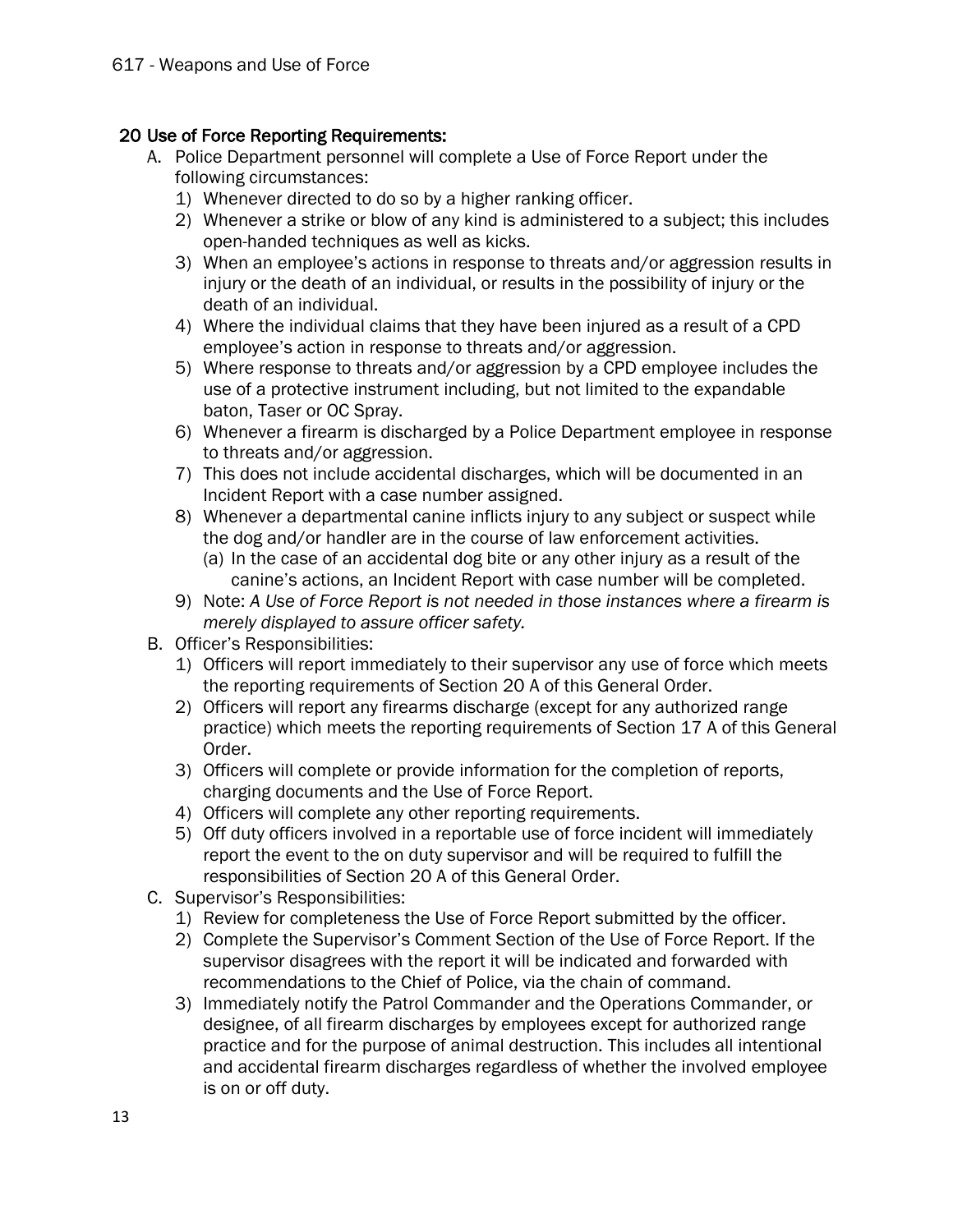4) Ensure that all officers involved complete all reports that are required that pertains to the incident.

## 21 Administrative Reviews:

- A. The Patrol Commander will review all Use of Force Reports to determine if Department procedures were followed and forward to the Special Operations Commander.
- B. The Special Operations Commander will review the report and enter it in the Use of Force tracking sheet. If there is a disagreement with the report it will be indicated and forwarded with recommendations to the Chief of Police.
- C. The Chief of Police or designee will be responsible for reviewing the Use of Force Report, and for gathering and reviewing any other information deemed necessary in order to determine the facts of the incident.
- D. If the review process determines that an investigation is warranted, the Special Operations Commander will initiate an internal investigation. In such cases, the procedures contained in General Order 635 - Complaints / Internal Affairs will be followed.

Note: *The Use of Force Report will be used administratively to evaluate all use of force incidents. The form will not be used for the purposes of an Internal Affairs Investigation or any subsequent investigations.* 

E. The Special Operations Commander will conduct an annual analysis of use of force incidents, so as to identify any patterns or trends, as well as the need for policy modification and/or training. This report will be forwarded to the Chief of Police.

## 22 Initial Training:

New officers to the department are required to attend a four hour training on our departmental issued weapon. This training includes a review of this General Order, the nomenclature of the weapon and actual qualification at the range.

A. New officers are allowed to carry less lethal weapons as long as this agency has received proof of certification to use that weapon. The new officer will be required to attend annual or biannual training as required after that for lethal and less lethal weapons.

Daniel A. Dvorak Chief of Police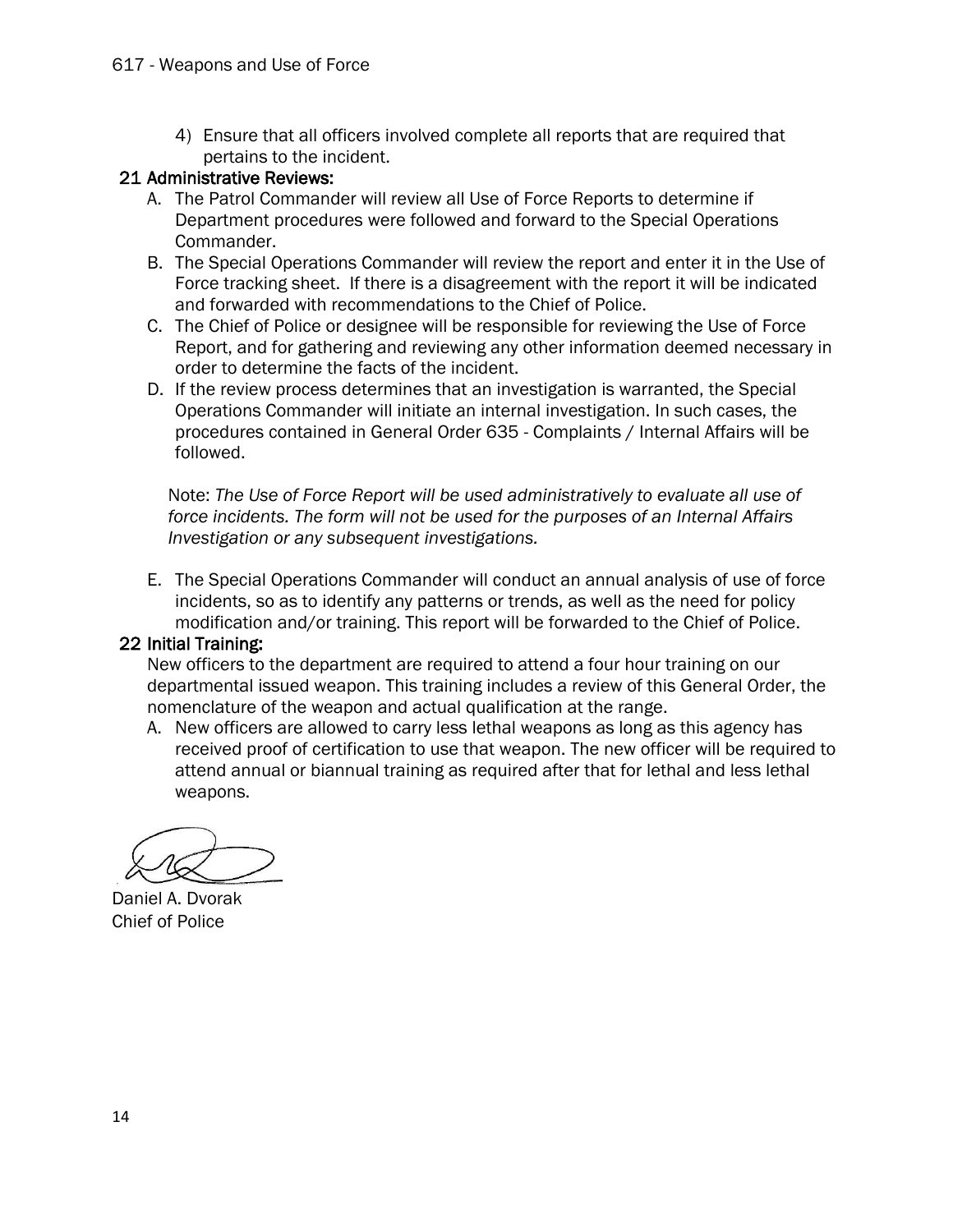## GO – 617 WEAPONS AND USE OF FORCE - APPENDIX A USE OF FORCE REPORT FORM 617-A

This Use of Force Report will be completed whenever a Cambridge Police Officer:

1. Discharges a firearm outside of the firing range, but not including euthanasia of an animal; or,

2. Takes an action that results in, or is alleged to have resulted in, the injury or death of another person; or,

3. Applies force through the use of lethal or less lethal weapons to include, but not limited to, electronic control devices; oleoresin capsicum; impact tools; and K-9 warning of deployment or actual deployment, physical contact and/or bites to a subject; or

4. Applies weaponless physical force. Weaponless physical force is described as force that does not employ the use of chemical spray, police baton, electronic control device or firearm. Weaponless Physical Force includes non-impact and impact oriented physical techniques. This type of force includes, but is not limited to, pressure points, takedowns, control techniques, joint manipulation; or,

5. Drawn firearm and drawn electronic control device when directed at a person.

| <b>OFFICER'S NAME:</b>       | <b>ID NUMBER:</b>               | DATE/TIME OF REPORT:  |
|------------------------------|---------------------------------|-----------------------|
| <b>LOCATION OF INCIDENT:</b> | <b>ARREST / OFFENSE NUMBER:</b> | <b>INCIDENT TYPE:</b> |

# USE OF FORCE: METHOD USED

| <b>BATON:</b><br>$\Box$ NO<br>$\Box$ YES        | <b>OC SPRAY:</b><br>$\Box$ YES $\Box$ NO | ELECTRONIC CONTROL<br>DEVICE:<br>$\neg$ YES $\neg$ NO                 |
|-------------------------------------------------|------------------------------------------|-----------------------------------------------------------------------|
| PHYSICAL STRUGGLE:<br>$\sqcap$ YES<br>$\Box$ NO | OTHER $(i.e. K-9)$ :                     | <b>POLICE VEHICLE</b><br><b>COLLISION:</b><br>$\Box$ YES<br>$\Box$ NO |